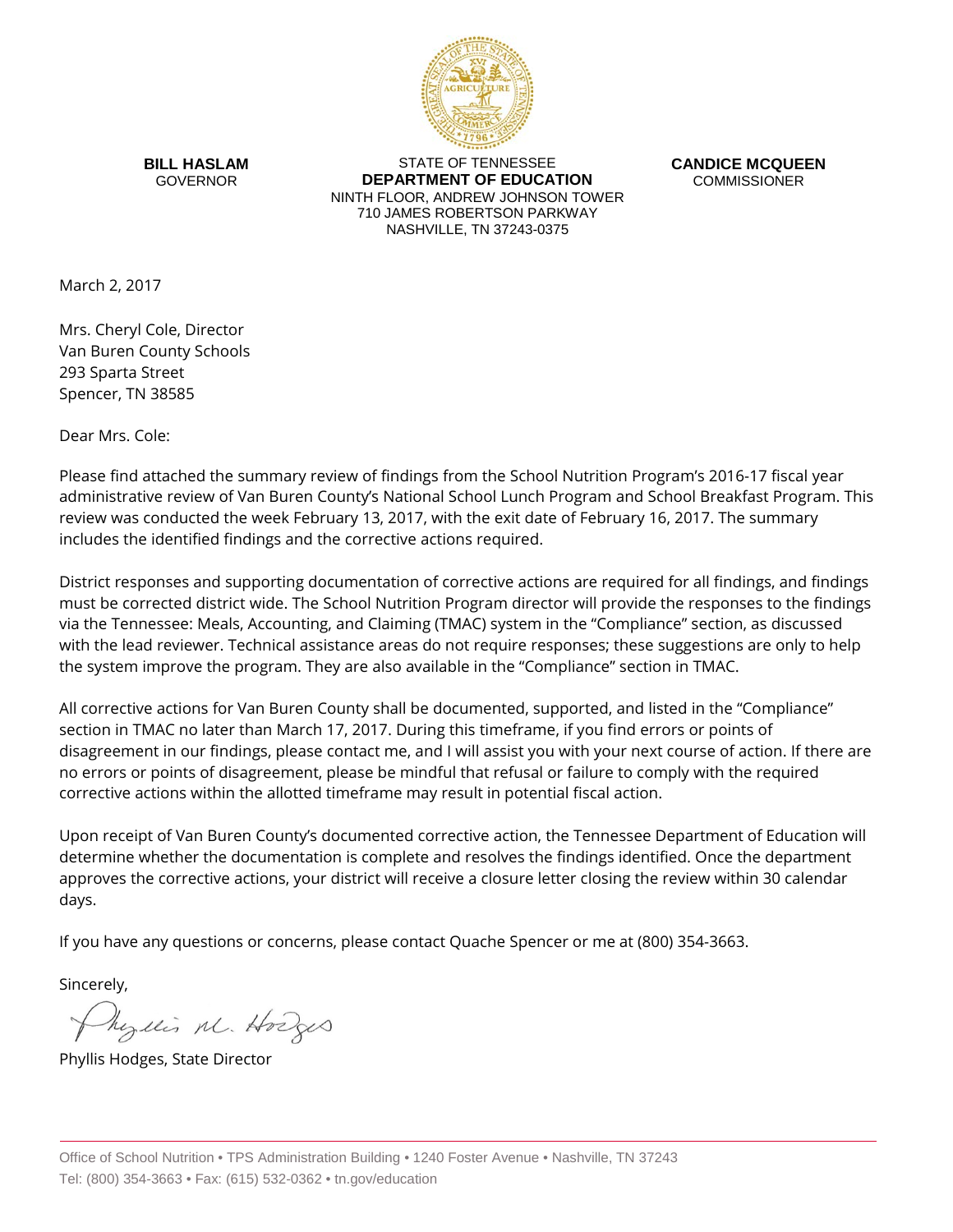

## **Van Buren County (880) Review ID: 548 Exit Conference Date: 2/16/2017**

Review Year: 2017 Month of Review: January Lead Reviewer: Peter McNeilly

| Area | <b>Findings ID</b> | <b>Finding Description</b> | <b>Required Corrective Action</b> |
|------|--------------------|----------------------------|-----------------------------------|
|      |                    |                            |                                   |

## **SFA - Level Findings**

| $1200 -$<br>Professional<br>Standards | $V-1200$ | The professional standards<br>tracking tool supplied by the<br>SFA does not have the hiring<br>date, the position of the<br>employee (full time/part time),<br>and what training what held.                         | Submit a professional standard tracking tool<br>that contains all of the required components.                                                                                                                                                                                                                                                          |
|---------------------------------------|----------|---------------------------------------------------------------------------------------------------------------------------------------------------------------------------------------------------------------------|--------------------------------------------------------------------------------------------------------------------------------------------------------------------------------------------------------------------------------------------------------------------------------------------------------------------------------------------------------|
| 800 - Civil<br><b>Rights</b>          | $V-0800$ | The SFA did not have the non-<br>discrimination statement on<br>provides menus for parents<br>and students to view, and the<br>menus on the school's website<br>does not have the non-<br>discrimination statement. | Ensure the USDA's non-discrimination<br>statement is up loaded to the school's website,<br>appropriate program materials. and is on any program material that will be<br>On the school's website the SFA available for parents and students to view.<br>Upload examples of program material with the<br>correct non-discrimination statement included. |

## **Site - Level Findings: Spencer Elementary School (0030)**

| 1100 - Smart<br>Snacks in<br>School | $V-1100$ | compliance was not kept for<br>review by the SA. The SA<br>reviewed a small sample of<br>items sold by the SFA and all<br>items reviewed were<br>compliant. | Documentation for smart snack Upload documentation showing 10% of the<br>items sold for a la carte are smart snack<br>compliant. |
|-------------------------------------|----------|-------------------------------------------------------------------------------------------------------------------------------------------------------------|----------------------------------------------------------------------------------------------------------------------------------|
| $1700 -$<br>Afterschool<br>Snack    | $V-1700$ | The SFA has not completed the<br>required on site monitoring<br>tool for the after school snack<br>program.                                                 | Compete the after school snack program on<br>site monitoring form.<br>Upload the completed form to demonstrate<br>compliance.    |